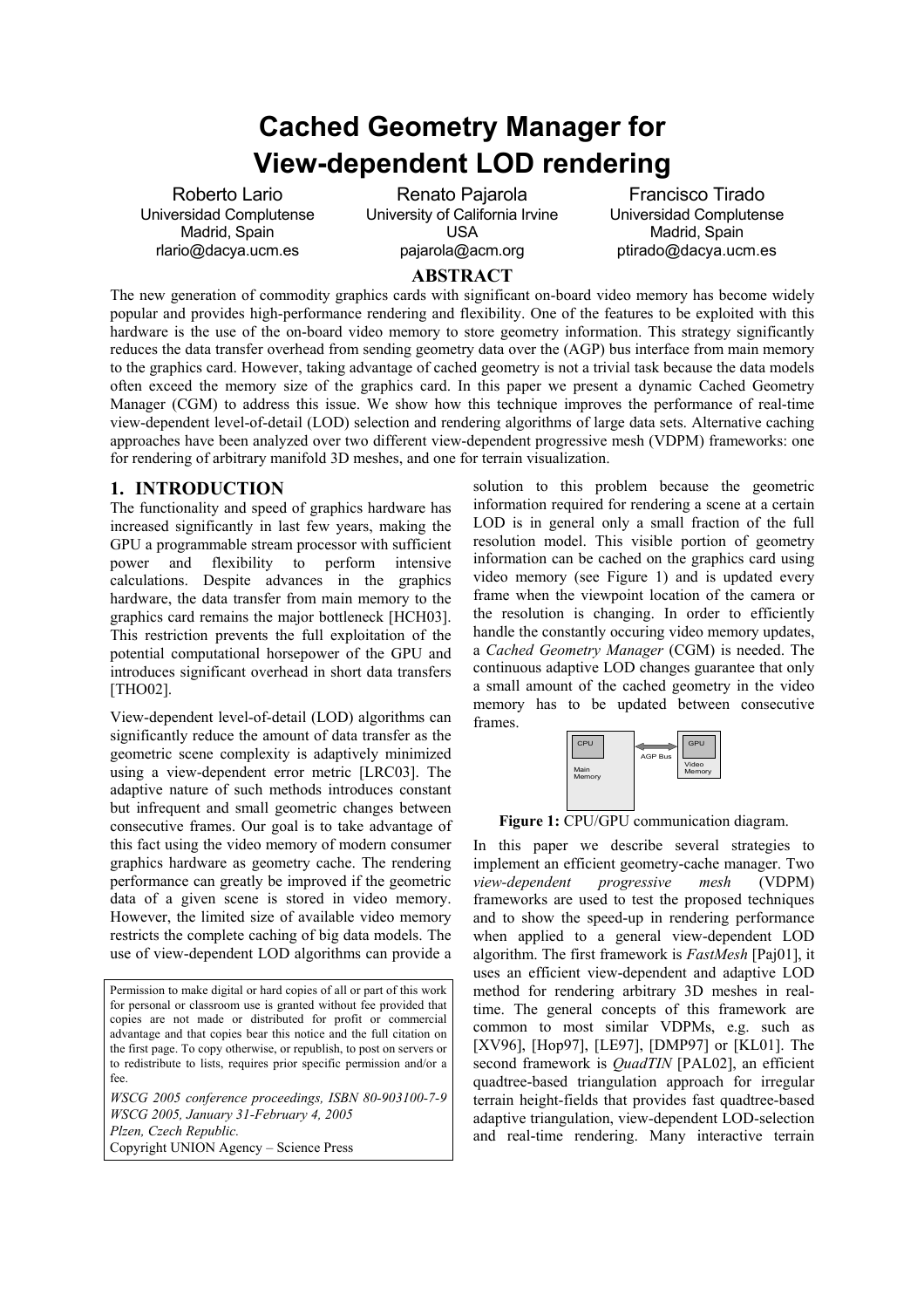visualization systems, e.g. such as [SS92], [LKR96], [DMP96], [Pup96], [Paj98], [BAV98] or [EKT01], exhibit a similar top-down LOD triangulation and rendering approach.

The remainder of the paper is organized as follows: Section 2 presents a very brief overview of related work. Section 3 describes the Cached Geometry Manager. In Section 4 the two VDPM frameworks are presented to test the CGM approach. Experimental results are presented in Section 5 and Section 6 ends the paper with some conclusions.

## **2. RELATED WORK**

Despite the extensive work on level-of-detail (LOD) techniques [LRC03], only very few methods that use cached geometry have been proposed recently. One possible reason for this lack is that only recent generations of graphics cards allow the application program to manage large amounts of video memory systematically and dynamically for storing geometry. In [Lev02] a terrain rendering algorithm is presented that operates on clusters of cached geometry called aggregate triangles. The dynamically generated aggregate triangles are kept in the geometry cache for several frames to improve rendering performance. A similar concept is followed in [CGG03a], [CGG03b] where a LOD hierarchy of simplified height-field triangle patches is generated in a pre-process. At runtime the appropriate LOD triangle patches are selected for rendering and a LRU strategy is used for caching. In [LPT03] square patches of a quadtree-based hierarchical terrain triangulation are used for fast rendering and caching in video memory. A common limitation of the above methods is that they are restricted special-purpose solutions for terrain rendering and not applicable in general to other VDPM frameworks. In contrast, the concepts presented in this paper are directly applicable to a wide range of VDPM frameworks. A remarkable approach to provide seamless geometric LODs is provided by GLOD [CLD03]. It allows advanced users to define discrete LOD objects as well as specify the use of video memory for patches of the geometry. In contrast to GLOD, the proposed Cached Geometry Manager interacts directly with VDPM frameworks that dynamically generate continuously adaptive LOD meshes and provides transparent use of video memory.

# **3. CACHE GEOMETRY MANAGER**

Most view-dependent simplification frameworks represent the geometry in a hierarchical data structure called vertex hierarchy (see Figure 2). The nodes located near the root correspond to low-resolution vertices while those located farther away represent high-resolution detail vertices. The vertex hierarchy is dynamically queried to perform a view-dependent LOD simplification for each frame. A front of active

nodes divides the current nodes used to generate the simplified scene from the rest. This frontier can continuously and incrementally by updated between rendered frames.



**Figure 2:** Vertex hierarchy diagram.

One can observe that by far most of the vertices of a scene remain active between consecutive frames and just a small fraction changes its state. Hence most vertices can be stored and kept continually in video memory in order to improve rendering performance. Each frame only few vertices require a read operation from main memory, to transfer to video memory, when they change their state from inactive to active. Note that a remove operation is needed when the video memory is full and new vertices have to be added. Inactive but cached vertices are the prime candidates to be deleted from video memory in this case. A video memory manager is required to carry out these operations.

# **Vertex Arrays**

Indexed vertex buffers or indexed vertex arrays (IVA) in OpenGL, are the best way to take advantage of modern graphics accelerator (see section 11.4.5 in [MH02]). The application puts the data into specific buffers and gives the pointers to the driver, which accesses the data directly. Hence vertex arrays need much fewer OpenGL function calls for rendering than the classic immediate mode vertex submission (using glBegin()/...glVertex().../glEnd() blocks). In [Mar00], several methods to optimize submission of vertex data in OpenGL are described. Our CGM takes advantage of vertex arrays in combination with the OpenGL extension NV\_vertex\_array\_range [Kill99]. The order and positions of vertices is different in the cached IVA from the main memory IVA. Thus the vertex indices of an indexed triangle mesh must be remapped accordingly for rendering. However, the rendering speedup will compensate for this extra re-indexing required by a dynamic CGM.

# **CGM Strategies**

In this and the following section we describe three basic caching strategies to implement the video memory manager. These three strategies are going to be discussed for two variants of VDPM frameworks in order to cover the range of applications: those which calculate an explicit front of active nodes by incremental updates between consecutive frames, and those which implicitly define the active front by selecting the active nodes top-down for each frame (see Figure 2). In this section we first discuss the more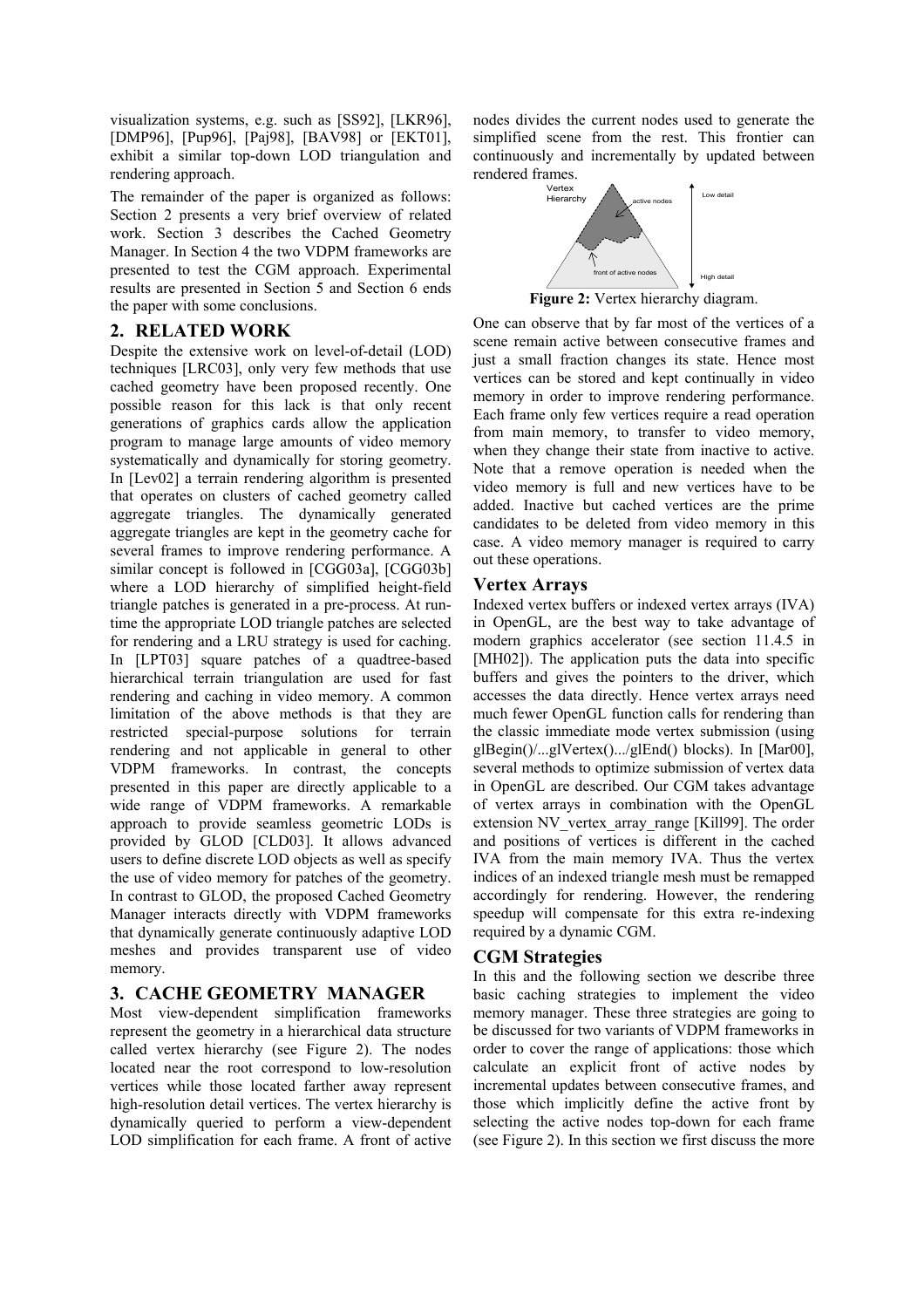general case of implicit active front VDPM frameworks. Note that a non-explicit front does not mean it does not exist, in fact the front always implicitly exists in any view-dependent LOD framework. The implicitly-defined refers to the behavior of the VDPM framework that has no other information than if a vertex is selected or not for each rendered frame. From here on we will refer to both video memory and geometry cache as equivalent concepts. The basic two tasks of the cache manager are: (1) to determine that a vertex is already resident (cached) in the video memory, and (2) to find and use an open slot in the cache to store a new vertex. Task (1) can efficiently be determined by a cross indexing: each vertex in main memory has a field that indicates the cache index where it was last stored, and each cache slot has an index field indicating which vertex it stores. Hence if both indices coherently cross-link the same vertex then it is already cached and ready for use. More complicated is task (2) for which we describe viable strategies below.

**First-Available Strategy (FA):** This simple strategy uses the video memory as a linear list of slots with flags. This list is incrementally traversed from the beginning to the first non-used slot (First Available) every time a new vertex must be cached. Then this slot is marked as used. The process continues while there are vertices to cache, and a pointer is moved from the head to the end to search for the next available open slot. Owing to the fact that the list of slots is sequentially traversed this strategy can be implemented using a simple array, as illustrated in Figure 4a). Each slot is considered used when it stores a vertex used in the current or last frame. This policy considers the fact that it is very likely that a vertex used in frame i will also be required in frame i+1. Hence each slot flag is an integer counter which stores the last frame in which that cached vertex was used. This strategy is simple to implement, but has one potential drawback: unused slots near the beginning of the list will immediately be overwritten when a new vertex has to be cached while unused slots at the end may cache an unused vertex for a long time. This bias of reusing cache slots based on their position is not necessarily the best solution. At the expense of more complexity, the next strategy addresses this problem.

**LRU Strategy:** As mentioned above, the FA strategy considers any empty slot in the cache as equally good. If a slot has not been used in the current or last frame it is considered available. However, there is an intuitive reason that more recently used vertices are more likely to be used again than vertices that have not been used for a long time. Hence a more refined policy is to take into account the age of the unused slots and use a last-recently-used (LRU) strategy. The LRU parameter is directly obtained from the frame

counter associated with each slot. One possible data structure to make use of this strategy is a doublylinked-list. Two pointers (head and tail) are needed for the proposed implementation as shown in Figure 4b). The head points to the youngest slot, and the tail points to the oldest slot. New vertices are cached in the slot pointed to by tail which is then moved to the head. Reused slots of rendered vertices already in cache are simply moved from their current position in the linked list to the head. Consequentially, unused slots automatically move towards the tail which always points to the oldest slot entry. Note that these operations do not imply a displacement of the actual vertex data in video memory, it is just a mechanism for the cache manager to maintain access to the lastrecently-used open slot. Each slot in this linked list corresponds to a fixed memory location in the cache.

**LRU + Error-PriorityQueue Strategy:** Figure 2 shows clearly that the vertices near the top of the hierarchy are more significant as they correspond to coarser LOD information. Consequently, these vertices are included in the mesh representation before any vertices of finer LODs. Therefore, for a new vertex it is more suitable to choose among the empty slots the one that corresponds to an old vertex which represents a fine level-of-detail. In order to add this new feature to the CGM we propose to categorize the age of the unused slots and introduce a priority-queue for the oldest-category vertices. The oldest category vertices are naturally and compactly stored at the end of the LRU list as described above. Hence as shown in Figure 4c) we only manage this last section of the LRU list in a priority-queue with the LOD errormetric parameter as key. Note that it is not advisable to choose a big priority queue size since this data structure is more costly than the doubly-linked-list of the simple LRU approach.

As with the LRU approach, reused slots are moved from the current location to the head and unused slots slowly sink towards the tail. The tail marker also indicates the bounds of the oldest-category. Thus elements at the tail are moved to the priority-queue as soon as their age has reached a certain limit and the priority-queue is not at maximal capacity. When a new vertex has to be inserted into the cache, the top slot of the priority-queue is used and moved to the head.



Figure 3: Data structures for the CGM strategies.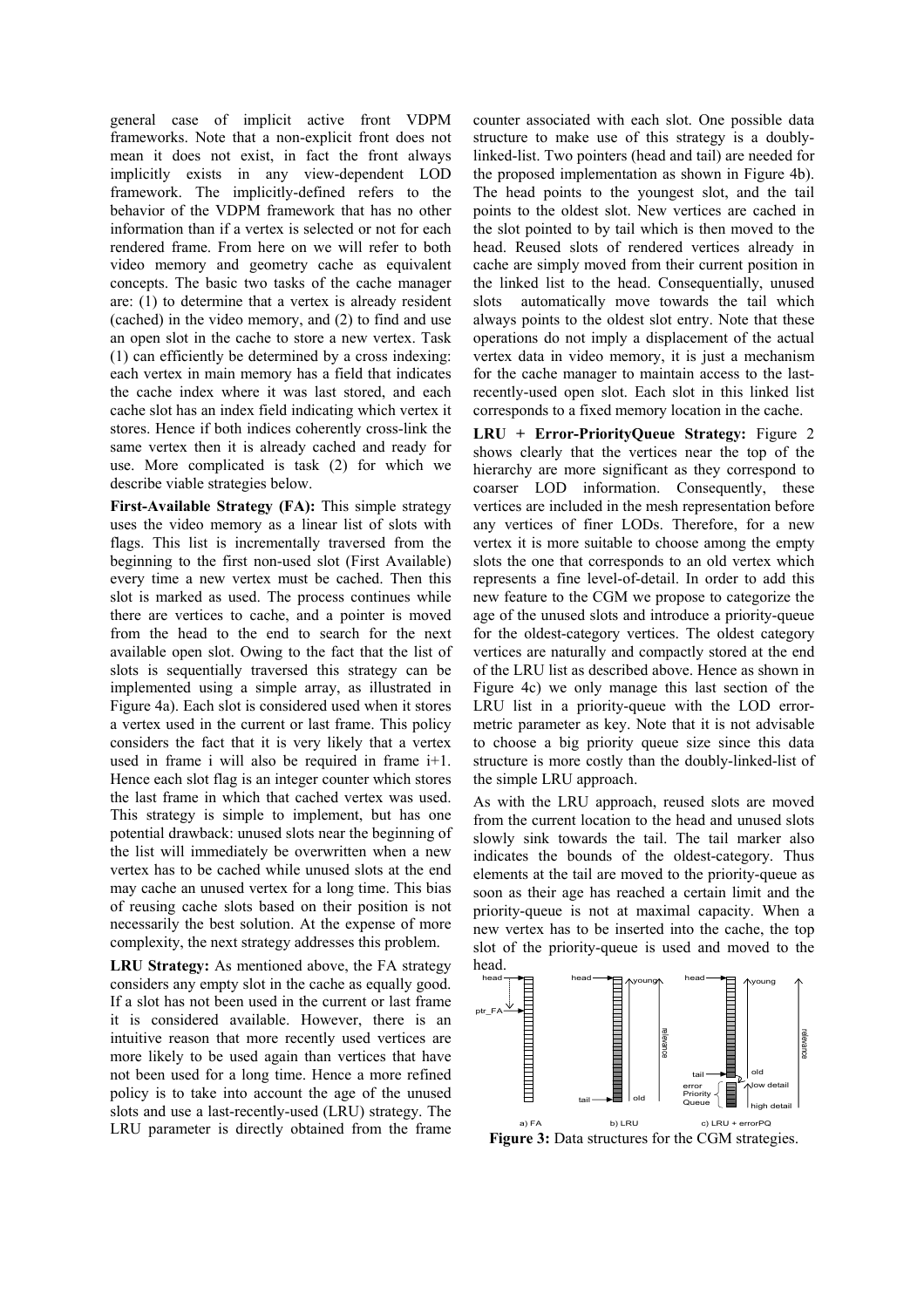#### **CGM Strategies for Front-Frameworks**

The strategies described in the previous section can be refined if the VDPM framework has explicit knowledge of which vertices have been removed from and which vertices have been added to the current LOD triangle mesh. Thus if the change from active to inactive, and vice-versa in Figure 2, is explicitly observable by the application. This feature is typical in LOD systems that maintain an explicit active front for the current frame and update this front incrementally as illustrated in Figure 5. For a new frame, the newly activated vertices are called added (+) vertices, and those deactivated are called removed vertices (-). For each frame the added vertices have to be inserted into video memory, if not already cached from previous frames, while the removed vertices (may) remain cached but change their slot flag to be unused. Note that the removed vertices have always just been active in the previous frame.



**Figure 4:** Vertex hierarchy of a front-framework.

**FA Strategy for front-framework:** This strategy, while obviously suboptimal when information about both added and removed vertices is explicitly provided by the LOD system, applies without changes to explicit-front frameworks.

**LRU Strategy for front-framework:** The LRU policy described previously can be improved using a third pointer, called frontier in Figure 6 that divides the active slots from the inactive ones.



**Figure 5:** a) LRU for Front-Frameworks. b) LRU + errorPQ for Front-Frameworks. (-) slots of removed vertices. (+) slots of added vertices.

The slots of removed vertices are moved to just below the frontier while slots of added vertices change their position from the tail to the head. Advantage can be taken for vertices that were already active and cached in the previous frame because their corresponding slot

in the LRU list is not affected by any move operation in the linked list. Note that these reused vertices are by far the largest fraction of active vertices. Therefore, compared to the basic LRU cache algorithm, linkedlist operations are limited to the few removed and added vertices in front-frameworks.

**LRU + Error-PriorityQueue Strategy for frontframework:** Following the same idea expressed above, a priority queue may consider the LOD errormetric to choose the least relevant available slot. As with the LRU strategy also the LRU + priority-queue strategy can be refined if the sets of removed and added vertices are explicitly known and a fontier pointer separates the active from the inactive slots. As illustrated in Figure 7, the slots of removed (-) vertices are moved to behind the frontier pointer, while the slots of added  $(+)$  vertices are moved from the priority queue to the head. The slots between the frontier and the tail pointer are candidates to be transferred to the priority-queue if it is not at maximum capacity. Again, advantage is taken by not touching any of the slots of vertices that remain active between consecutive frames.

## **4. TARGET FRAMEWORKS**

Two different view-dependent LOD frameworks have been analyzed for testing the proposed Cached Geometry Manager: FastMesh [Paj01] and QuadTIN [PAL02]. As mentioned in the introduction, the former is a VDPM system for rendering arbitrary manifold 3D meshes, and the latter is for rendering terrain height-fields. Both frameworks are briefly explained in the following sections before we provide experimental results.

**Arbitrary Mesh Render System: FastMesh**  FastMesh [Paj01] is an efficient hierarchical multiresolution triangulation framework based on a half-edge triangle mesh data structure and edgecollapse operations. Optimized computation of viewdependent error metrics within the framework provide conservative LOD error bounds. FastMesh is efficient both in space and time cost, and it spends only a fraction of the time required for rendering to perform the view-dependent LOD error calculations and dynamic triangle mesh updates. Conceptually it follows exactly the diagram shown in Figure 5 as many other similar approaches such as [XV96], [Hop97], [LE97], [DMP97], [KL01] do.

One of the main features of FastMesh is the explicit calculation of the front of active nodes, which is obtained for any frame by incremental changes to the previous frame. Hence FastMesh directly provides information about vertices added or removed from the front for every frame and falls into the category of front-frameworks described above in Section 3.3. The initial implementation of FastMesh rendered the mesh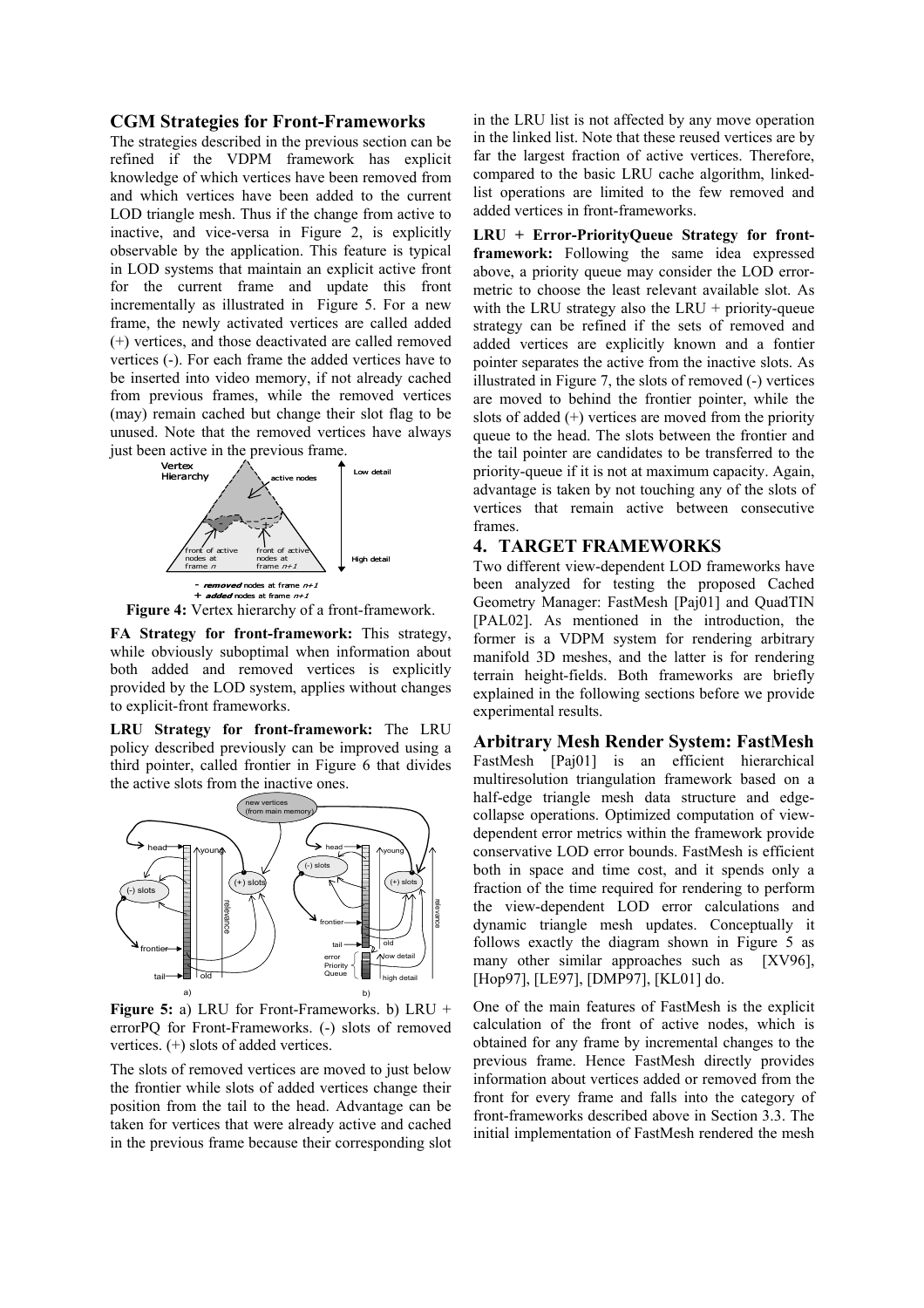as a list of active triangles in immediate mode vertex submission which has been changed for this project to an indexed vertex array (IVA) rendering mode. Experimental results using the front-framework CGM strategies described in Section 3.3 are given for this VDPM framework in Section 5.1.

## **Terrain Rendering System: QuadTIN**

QuadTIN [PAL02] is an efficient quadtree-based terrain triangulation approach. It provides fast quadtree-based adaptive triangulation, viewdependent LOD-selection and real-time rendering. Its fundamental quadtree-based triangulation method and top-down vertex selection and rendering approach is similar to many other terrain visualization systems such as [SS92], [LKR96], [Paj98], [BAV98], [EKT01]. In contrast to other approaches, however, QuadTIN presents an efficient quadtree-based triangulation approach over irregular input point sets with feature adaptive sampling resolution while preserving a regular quadtree multiresolution hierarchy over the irregular input data set. Although the resulting quadtree hierarchy is not balanced, it conforms to the restricted quadtree constraints [SS92]. Additional information such as geometric approximation error, bounding spheres and normal cones are used for view-dependent LOD-triangulation and rendering. Like most other terrain visualization systems, QuadTIN selects the active vertices for a LOD of a particular viewpoint in a recursive topdown traversal for each frame. Hence QuadTIN belongs to the category of VDPMs with implicitly defined active front and does not provide explicitly the removed or added vertices between two consecutive frames. Experimental results using the basic CGM strategies given in Section 3.2 are reported in Section 5.2 for this VDPM framework.

## **5. EXPERIMENTAL RESULTS**

Experimental results were performed on a 3.0 GHz Pentium 4 with 1GB RAM using an NVIDIA GeForceFX 5200 graphics card. For all scenes a 45º vertical field-of-view camera followed several test trajectories as described below.

## **FastMesh Results**

The models used with the FastMesh rendering system are given in Table 1. The rendering experiments were averaged over 1000 frames in a window of 800 x 800 pixels using an error tolerance equal to one and a half pixels (projective tolerance of geometric error projected on screen).

| model    | hand   | dragon | happy   |
|----------|--------|--------|---------|
| vertices | 327323 | 437645 | 543652  |
| faces    | 654666 | 871414 | 1087716 |

**Table 1:** 3D models used with FastMesh.

Three different camera trajectories have been analyzed to examine the impact of the Cached Geometry Manager within the FastMesh framework as illustrated in Figure 8:

- Circular camera trajectory.
- Small camera rotations.
- Straight line camera trajectory.

These camera movements are very common as they are typical movements observers normally execute to explore a 3D object. The camera is pointing to the center of the model in all the trajectories.



**Figure 6:** 3D object rendering camera trajectories: a) circular trajectory. b) small rotations. c) straight line trajectory (zoom in/out).

The chosen CGM size (slot-list length) was  $2^{16}$  = 65536 because all models required at least  $2^{15}$  = 35768 vertices to render from every tested viewpoint. Of course, in this context no LOD mesh can have more vertices than available in the geometry cache, and the application program must make sure that the best LOD for a limited number of vertices is selected. If this mesh exceeds the cache size then the application should disable the CGM and render the mesh in normal mode, or possibly render the mesh using the CGM in multiple passes. We are only studying the effect of the CGM in this paper and do not address the latter issues in this work. In the experiments, the size of each vertex element is 36 bytes, consisting of: 3 floats (position)  $+$  3 floats  $(normal) + 3$  floats (color).

We have focused the numerical results on the biggest model (happy) to avoid excessive and repeated information. Statistical data for the other models is given in Table 3. Figure 9 shows the per-frame timing results (in miliseconds) of happy model for the three different camera trajectories. The total time per frame has been divided into three parts: the rendering time, the time needed to construct the vertex array (build IVA), and the time required to perform the error metrics and updating the LOD mesh (others). Note that a brute-force rendering of this model using a standard immediate mode vertex submission achieved less than 4 frames per second, or equivalently required more than 250ms per frame. Our CGM techniques only affect the vertex array construction and rendering time but not any other tasks of the VDPM framework. In particular, the LOD-computation and vertex selection is not affected by the CGM and thus limits the overall speed-up with respect to the observable frame-rate. Hence we focus on the speed-up achieved only within the rendering part of a VDPM framework which is the sole target of the CGM.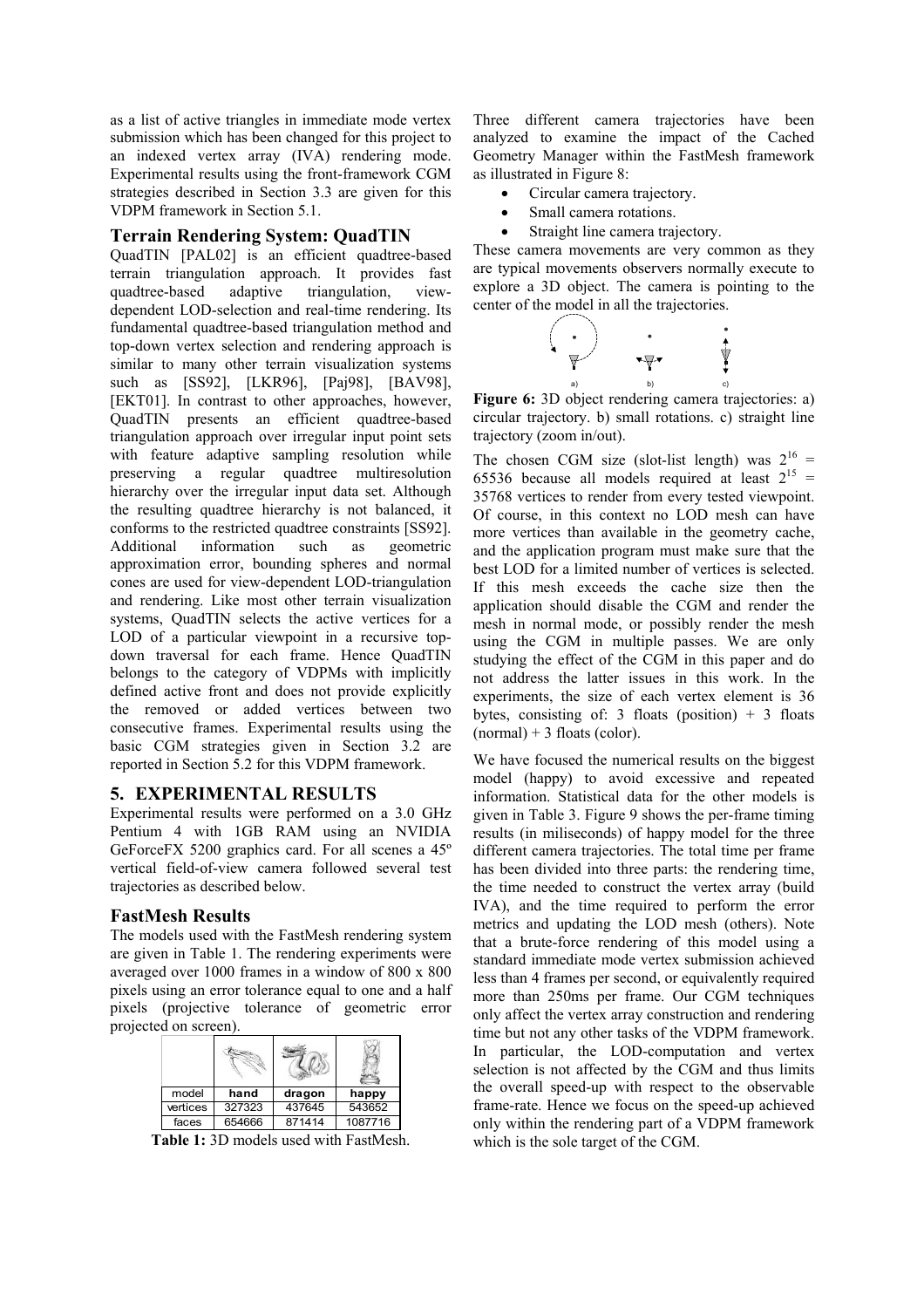

**Figure 7:** Per frame timing results (in miliseconds) for the Happy model for: a) circular camera trajectory, b) small camera rotations and c) straight line camera trajectory. The build IVA time contains the time consumed by the cache memory manager in modes where the CGM is enabled.



**Figure 8:** Vertices inserted into video memory for the Happy model for: a) circular camera trajectory, b) small camera rotations and c) straight line camera trajectory.

As we mentioned in section 4.1, the initial version of FashMesh traverses a linked-list of triangles to render the model in immediate mode vertex submission. The standard IVA mode is still faster than the previous despite the transformation from a linked-list of triangles to an indexed triangle array. The LRU+errorPQ%10 strategy employs an error priority queue size equal to 10 percent of the total cache size. As expected, the rendering improvement is significant. The build-IVA time for these modes increases the workload of the CGM. However, the global speedup obtained for the three strategies easily compensates the extra CGM cost. In fact, the actual rendering cost, which is the only cost affected by the CGM, is improved by a factor of up to 3 (including the IVA build time) as shown in Table 3.

Despite three different camera trajectories, all show almost the same behavior. More information may be obtained taking into account the number of vertices inserted in video memory. It allows to undestand which strategy makes better use of the cached geometry since more inserted vertices involves more data transfer from main to video memory. This information is given in Table 2.

| <b>CGM TYPE</b>        |        | Trajectory A   Trajectory B | <b>Trajectory C</b> |
|------------------------|--------|-----------------------------|---------------------|
| <b>First Available</b> | 322353 | 329214                      | 102097              |
| LRU                    | 228694 | 63465                       | 64688               |
| LRU+PQ10%              | 200126 | 63465                       | 64690               |

**Table 2:** Vertices inserted into video memory for the three CGM modes over 1000 frames (Happy model).

The First Available strategy clearly makes the worst use of cached geometry, especially for small camera rotations. In contrary to our initial expectations, in

most cases the simple LRU strategy outperforms the LRU + Error-PriorityQueue strategy. The latter gives the best result only for the circular camera trajectory, and even in this case, the lower data transfer rate does not compensate for the more expensive priority queue operations. Figure 10 b) and c) show the inefficiency of the First Available strategy for the last two camera trajectories, where the insertion of new vertices is unnecessary after a certain number of frames. Recall the most expensive frame is always the first because the cache stores no vertices at that time.

Table 3 lists the rendering speed-ups achieved by the different CGM strategies with respect to the original immediate mode vertex submission FastMesh version. The first column corresponds to the variant with a standard main-memory IVA but no CGM. The last three columns indicate the speedup factors for the three implemented CGM strategies. The individual speed-ups for the rendering stage reach factors up to 3 which shows the real impact of the Cached Geometry Manager on the rendering phase of a VDPM framework.

| Model  | camera     | <b>CGM</b> render modes |                        |      |                    |
|--------|------------|-------------------------|------------------------|------|--------------------|
|        | trajectory | std IVA                 | <b>First Available</b> | LRU  | <b>LRU + PQ10%</b> |
| happy  |            | 1.07                    | 2.14                   | 2.97 | 2.92               |
|        | B          | 1.07                    | 2.21                   | 2.89 | 2.88               |
|        | C          | 1.07                    | 2.13                   | 2.79 | 2.78               |
|        | А          | 1.06                    | 1.97                   | 2.69 | 2.66               |
| dragon | B          | 1.05                    | 2.12                   | 2.83 | 2.8                |
|        | C          | 1.05                    | 2.12                   | 2.76 | 2.76               |
| hand   | А          | 1.07                    | 2.25                   | 3.07 | 3.06               |
|        | B          | 1.05                    | 2.29                   | 2.92 | 2.91               |
|        | С          | 1.05                    | 2.31                   | 2.95 | 2.95               |

**Table 3:** FastMesh speed-ups (just rendering stage) for different CGM strategies.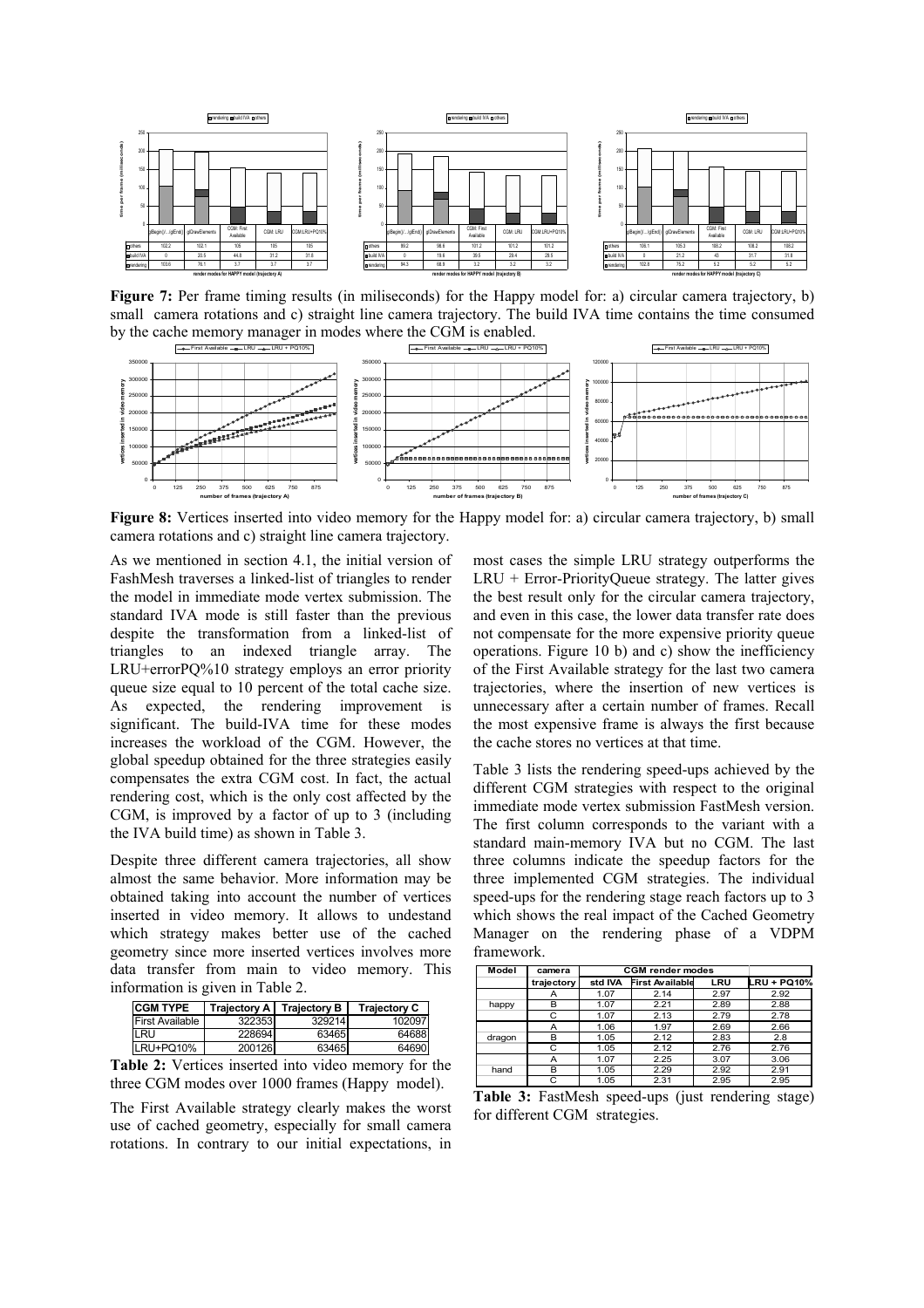#### **QuadTIN Results**

The height-field model used for the QuadTIN rendering experiment is the well known Puget Sound data set (2563548 vertices, after QuadTIN-preprocess error tolerance = 6 meters,  $[PAL02]$ ). The results were averaged over 3000 frames in a window of 1024 x 768 pixels using an error tolerance equal to one pixel (projective tolerance of geometric error projected on screen).

The chosen CGM size was  $2^{16} = 65536$  following the same criteria applied as for the experiments with FastMesh. The size of each vertex element in this case is 32 bytes: 3 floats (position) + 3 floats (normal) + 2 floats (texture coordinate). The camera trajectories tested to perform the CGM analysis with the QuadTIN rendering system are the following (see Figure 11):

- Circular camera trajectory.
- Camera rotation with fixed eye.
- Straight line camera trajectory.



**Figure 9:** Terrain rendering camera trajectories: a) circular trajectory. b) camera rotation with fixed eye. c) straight line trajectory.

The CGM strategies applied to QuadTIN are the ones described in detail in Section 3.2. The QuadTIN system constructs an indexed triangle strip as required for a standard IVA approach. Note that due to the implicit definition of the active front, no information about incrementally added or removed vertices between consecutive frames is provided. QuadTIN only reports which vertices are selected for a particular frame and LOD. Note again that the CGM extension only affects the rendering time but not the LOD-selection and meshing parts of the VDPM framework, and hence we focus on the achievable rendering speed-up which is the sole target of the CGM.

Figure 12 shows four columns, one for each rendering strategy, for each camera trajectory: the first column for the standard IVA mode, and the three others for the different CGM strategies. In this case, the best result is achieved by the First Available (FA) strategy. Despite the fact that the FA strategy still makes the worst use of the geometry cache (see Table 4), its simple and fast data structures are still advantageous over the doubly-linked list of slots in the two different LRU CGM strategies. This result is not completely surprising as the minor data transfer overhead of FA is amortized by the simple and fast array data structure for slots.

The straight line camera trajectory deserves a special discussion (see Figure 13c)) since the FA strategy remains the fastest despite its bad reuse of cached geometry. The LRU and LRU+PQ10% strategies require more computation time but much less data transfer. Depending on the CPU speed in relation to the AGP bus bandwidth this result may slightly change, and the LRU strategies may win over the FA strategy for certain configurations. The relation between CPU speed and AGP bus bandwith of the system will decide which is the best strategy.



Figure 10: Per frame timing results (in miliseconds) for the Puget Sound data set for: a) circular camera trajectory, b) camera rotation with fixed eye and c) straight line camera trajectory.



**Figure 11:** Vertices inserted into video memory for the Puget Sound data set for: a) circular camera trajectory, b) camera rotation with fixed eye and c) straight line camera trajectory.